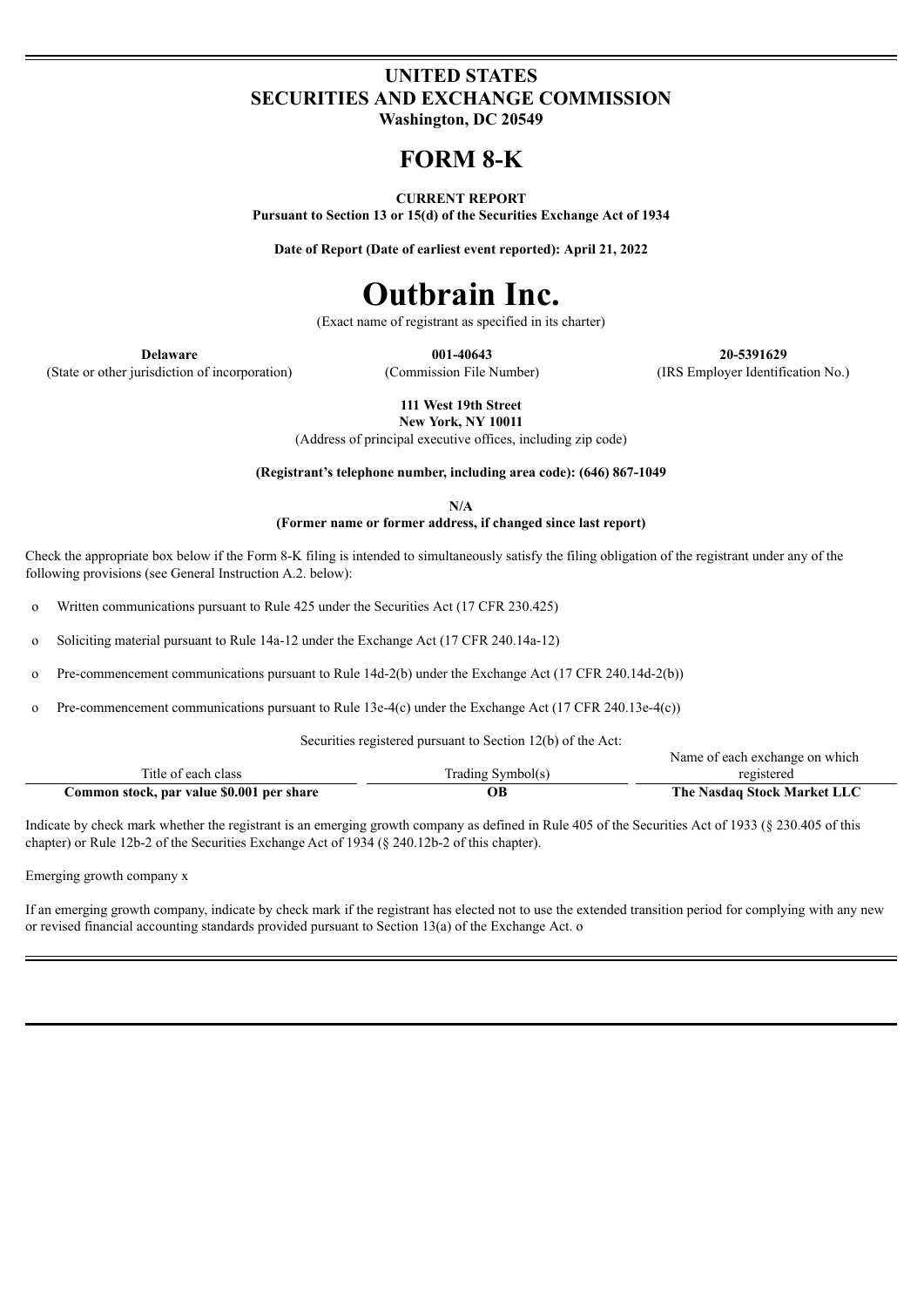#### Item 5.02 Departure of Directors or Certain Officers; Election of Directors; Appointment of Certain Officers; Compensatory **Arrangements of Certain Officers.**

*Appointment of New Director*. Effective April 21, 2022, Yaffa Krindel joined the Board of Directors (the "Board") of Outbrain Inc. (the "Company"). Ms. Krindel will serve as a Class II director with a term expiring at the Company's 2023 Annual Meeting of Stockholders. Ms. Krindel has been appointed to serve as a member of the Audit Committee and as a member of the Compensation Committee.

Ms. Krindel has served as a director of Sol Gel Technologies (NASDAQ:SLGL) since March 2018; as a director of BGN Technologies, the technology transfer company of Ben Gurion University, since May 2011; and also serves as a director of several privately held companies. Ms. Krindel served on the board of the following NASDAQ-traded companies until their acquisition or merger: BreezeCOM Ltd. (NASDAQ:BRZE) from August 1993 until August 2001, Fundtech Ltd. (NASDAQ:FNDT) from February 2004 until November 2011, Voltaire Ltd. (NASDAQ:VOLT) from February 2008 until February 2011, Syneron Medical Ltd. (NASDAQ:ELOS) from November 2005 until July 2017 and Itamar Medical Ltd. (NASDAQ:ITMR) from June 2016 until December 2021. From 1997 to 2007, Ms. Krindel served as managing partner of Star Ventures, a German-Israeli venture capital firm. Previous leadership roles included Chief Financial Officer and VP Finance of Lannet Data Communications Ltd. (NASDAQ: LNTF) from February 1992 until June 1996 and corporate treasurer of Rotem Amfert from April 1986 until January 1992. Ms. Krindel holds a BA in Economics and Far Eastern Studies from the Hebrew University of Jerusalem and an MBA from the Tel Aviv University.

The Board has determined that Ms. Krindel is independent under the rules of The Nasdaq Stock Market LLC ("Nasdaq") and also meets the heightened standards of independence for audit committee and compensation committee membership under the applicable rules of the U.S. Securities and Exchange Commission ("SEC") and Nasdaq. The Board has also determined that Ms. Krindel qualifies as an "audit committee financial expert" under SEC rules.

Ms. Krindel's compensation will be consistent with that of other non-employee directors paid by the Company to its non-employee directors as generally described under "Director Compensation" in the Company's prospectus filed with the SEC dated July 22, 2021. There are no arrangements or understandings between Ms. Krindel and any other person pursuant to which she was selected as a director, and there are no transactions related to the Company in which Ms. Krindel has an interest requiring disclosure under Item 404(a) of Regulation S-K. Additionally, in connection with her appointment, Ms. Krindel will enter into a standard indemnification agreement with the Company in the form previously approved by the Board, which is filed as Exhibit 10.1 to the Company's Form S-1, as amended, filed with the SEC on June 29, 2021 and is incorporated by reference herein.

*Resignation of a Director.* On April 22, 2022, Mr. Dominique Vidal, a member of the Board, informed the Company that he would resign as a Class I director effective as of that date. Mr. Vidal's decision to resign was not the result of any disagreement with the Company. The Company sincerely thanks Mr. Vidal for his years of distinguished service on the Board.